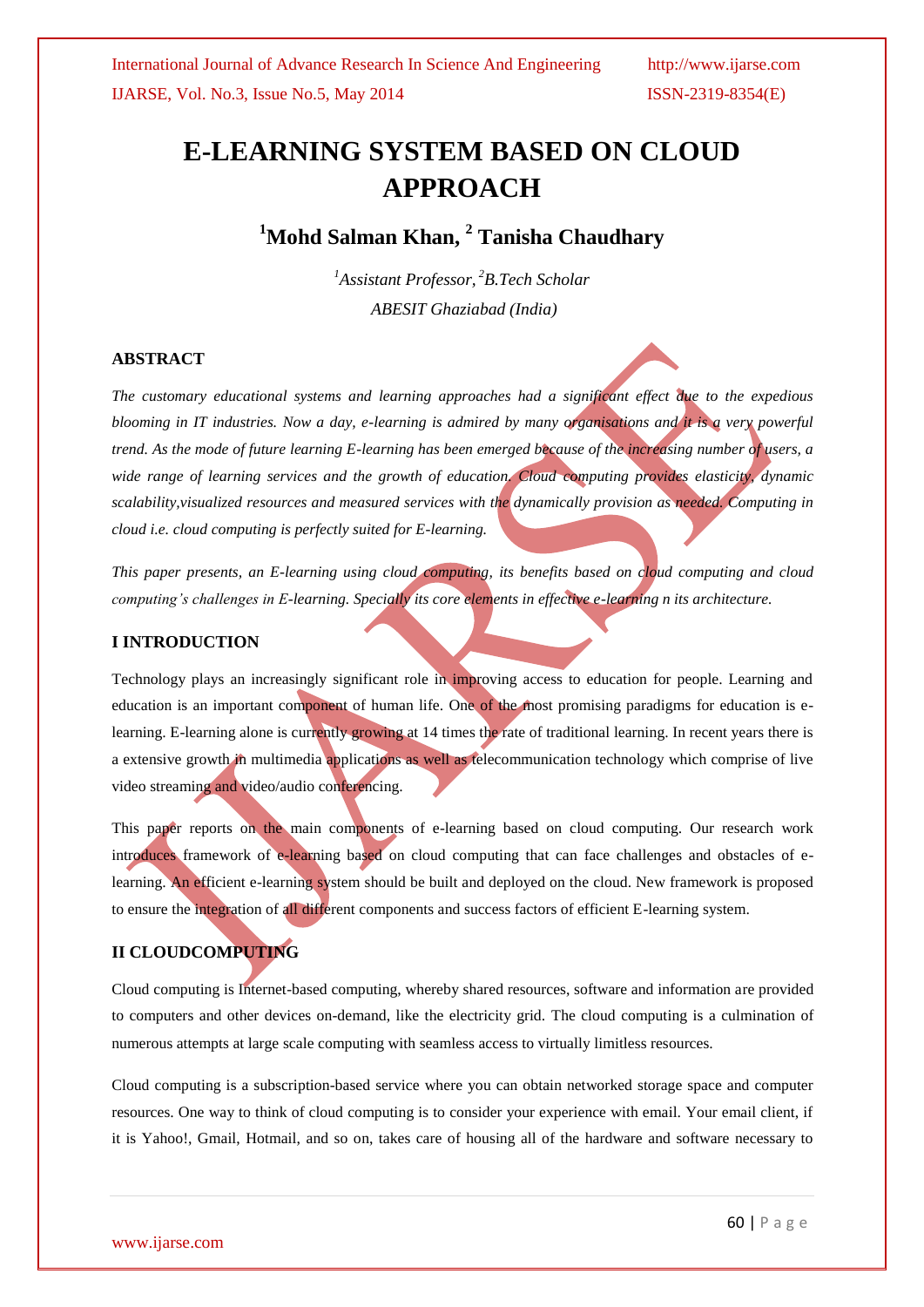support your personal email account. When you want to access your email you open your web browser, go to the email client, and log in. The most important part of the equation is having internet access.

The cloud makes it possible for you to access your information from anywhere at any time. While a traditional computer setup requires you to be in the same location as your data storage device, the cloud takes away that step. The cloud removes the need for you to be in the same physical location as the hardware that stores your data.

This is especially helpful for businesses that cannot afford the same amount of hardware and storage space as a bigger company. Small companies can store their information in the cloud, removing the cost of purchasing and storing memory devices.

## **2.1 Types of Clouds**

There are different types of clouds that you can subscribe to depending on your needs. As a home user or small business owner, you will most likely use public cloud services.

1. **Public Cloud** - A public cloud can be accessed by any subscriber with an internet connection and access to the cloud space.

2. **Private Cloud** - A private cloud is established for a specific group or organization and limits access to just that group.

3. **Community Cloud** - A community cloud is shared among two or more organizations that have similar cloud requirements.

4. **Hybrid Cloud** - A hybrid cloud is essentially a combination of at least two clouds, where the clouds included are a mixture of public, private, or community.

# **2.2 The Benefits and Challenges of Cloud Computing**

In past few years cloud computing has emerged as an main solution offering organizations a potentially cost effective model to ease their computing needs and achieve business objectives.

- 1. Optimized server utilisation -cloud computing manages the server utilisation to the optimum levelin most of the organizations those typically underutilise their server computing resources.
- 2. Cost saving IT infrastructure costs are almost always substantial and are treated as a capital expense. However if the IT infrastructure usually becomes an operating expense. In some countries, this results in a tax advantage regarding income taxes. Also, cloud computing cost saving can be realised via resource pooling.
- 3. Dynamic scalability many enterprises include a reasonably large buffer from their average computing requirement, just to ensure that capacity is in place to satisfy peak demand. Cloud computing provides an extra processing buffer as needed at a low cost and without the capital investment or contingency fees to users.
- 4. Shortened development life cycle cloud computing adopts the service-orientates architecture (SOA) development approach which has significantly shorter development life cycle that that required by the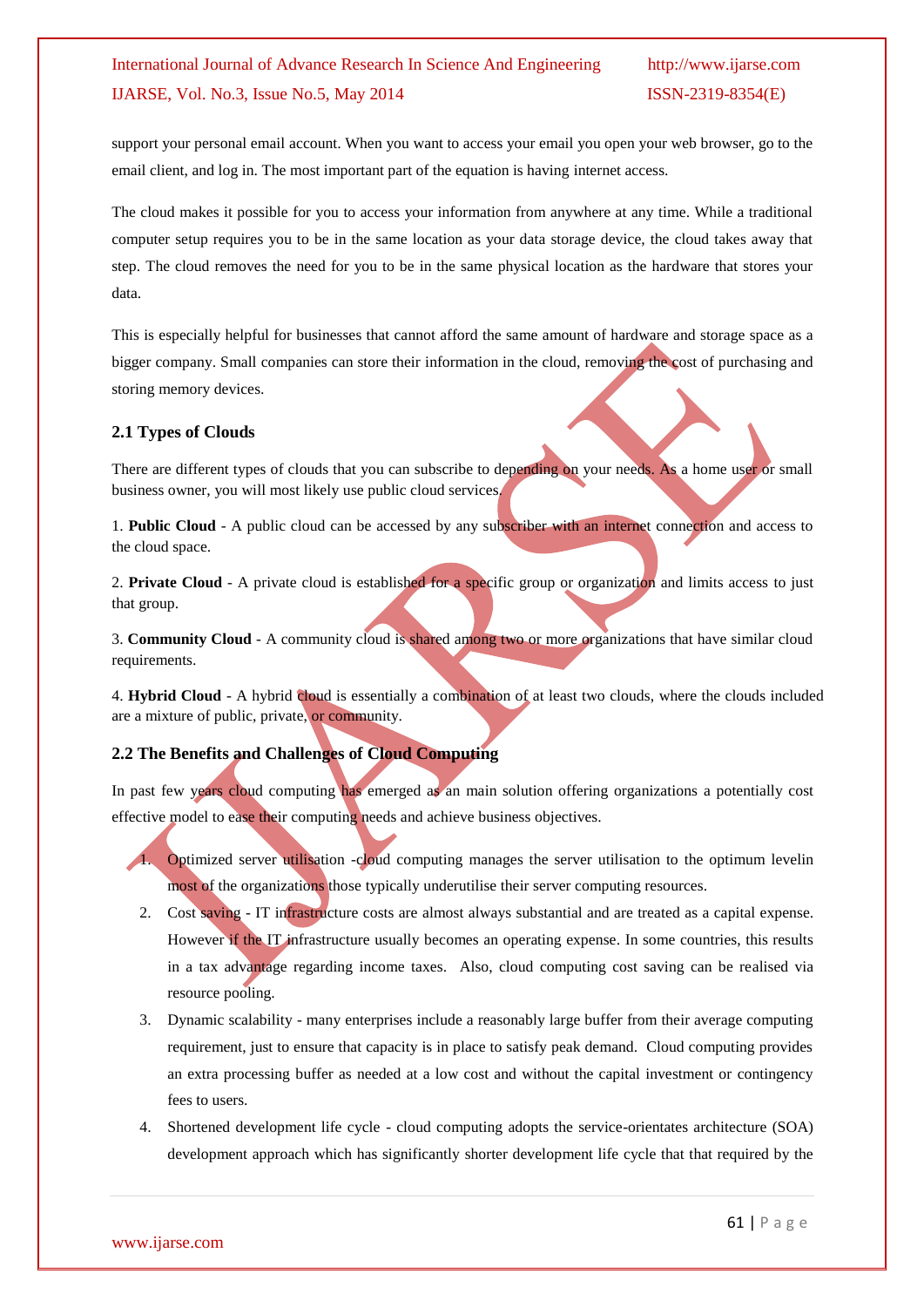traditional development approach. Any new business application can be developed online, connecting proven functional application building blocks together.

5. Reduced time for implementation - cloud computing provides the processing power and data storage as needed at the capacity required. This can be obtained in near-real time instead of weeks or months that occur when a new business initiative is brought online in a traditional way.

For all the above benefits of cloud computing, it also incorporates some unique and notable technical or business risk as follows:

- 1. Data location cloud computing technology allows cloud servers to reside anywhere, thus the enterprise may not know the physical location of the server used to store and process their data and applications. Although from the technology point of view, location is least relevant, this has become a critical issue for data governance requirements. It is essential to understand that many Cloud Service Providers (CSPs) can also specifically define where data is to be located. Data encryption is another control that can assist data confidentiality.
- 2. Cloud security policy / procedures transparency some CSPs may have less transparency than others about their information security policy. The rationalisation for such difference is the policies may be proprietary. As a result, it may create conflict with the enterprise's information compliance requirement. The enterprise needs to have detailed understanding of the service level agreements (SLAs) that stipulated the desired level of security provided by the CSPs.
- 3. Disaster recovery it is a concern of enterprises about the resiliency of cloud computing, since data may be commingled and scattered around multiple servers and geographical areas. It may be possible that the data for a specific point of time cannot be identified. Unlike traditional hosting, the enterprise knows exactly where the location is of their data, to be rapidly retrieved in the event of disaster recovery. In the cloud computing model, the primary CSP may outsource capabilities to third parties, who may also outsource the recovery process. This will become more complex when the primary CSP does not ultimately hold the data.

Businesses are under increasing pressure to sharpen their business practices. Too few people are aware of the security threats that are emerging. Nevertheless, they are responsible for ensuring that sensitive data will remain authentic, accurate, available, and will satisfy specific compliance requirements. Thus, it is essential for an organisation to understand their current IT risks profile in order for them to determine the company's levels of IT risk tolerance and IT risk policies, and oversee management in the design, implementation and monitoring of the risk management and internal controls system.

#### **III E-LEARNING**

E-learning is the use of technology to enable people to learn anytime and anywhere. Basically e-learning is the ability to learn via electronic media, typically on internet or even standalone computers. It is network- enabled and transfers the skills and knowledge by using electronic applications and processes to learn.

E-learning was first called "Internet-Based training" and then "Web-Based Training".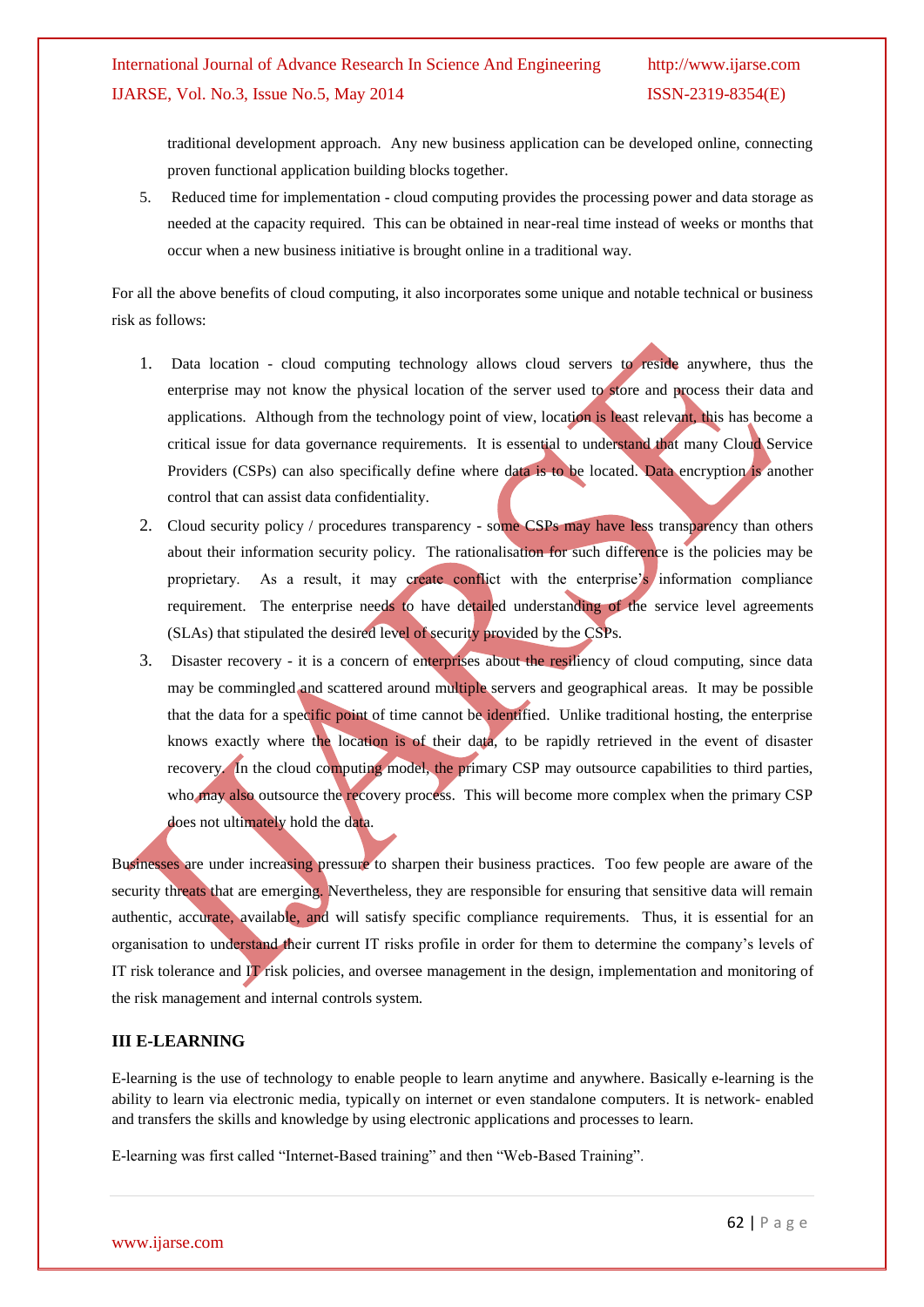E-learning can be considered as a contribution to modern educationby the use of technology.It is a method of creating a creative,interactive learning methodswhich creates interest in studying and enhancing the customary teaching methods.

#### **3.1The Benefits and Challenges of E-Learning**

#### **3.1.1 Benefits of E-learning**

**Saves time**: There are many benefits of e-learning one of them is that it saves time.one can study online n gets education at anytime anywhere. It is convenient. Downloadable lectures are there it mean that students are no longer bounded by the timetable of lectures.

**Personalized Learning:**Students arealready doing a lot to create their own personal learning experience either by sharing notes using online tools, collaborating through social media with like-minded learners or most recently, downloading educational apps

**Minimize travel cost**: Neither are students restricted by their physical location. With an Internet connection, they can attend live online tutorials, participate in dedicated discussion forums or download course material and notes regardless of where they are.It minimizes the travel cost

**Communication**: Another advantage of e-learning is that it encourages and enables students to collaborate and communicate with their fellow students as well as their tutors.

**Increased productivity**: Because e-learning is not bound by geography or time, you can control training's impact on production by training people during down times. In addition, with the current economy, you're asking people to do more with less. So e-learning is a great way to give them the tools and skills needed to enhance their performance.

#### **3.1.2 Challenges in E-learning**

Some of the challenges faced by E-learning system are listed below:

Lack of proper infrastructure Lack of curriculum Change management Awareness Training Lack of assessment system Technology support Continuous improvement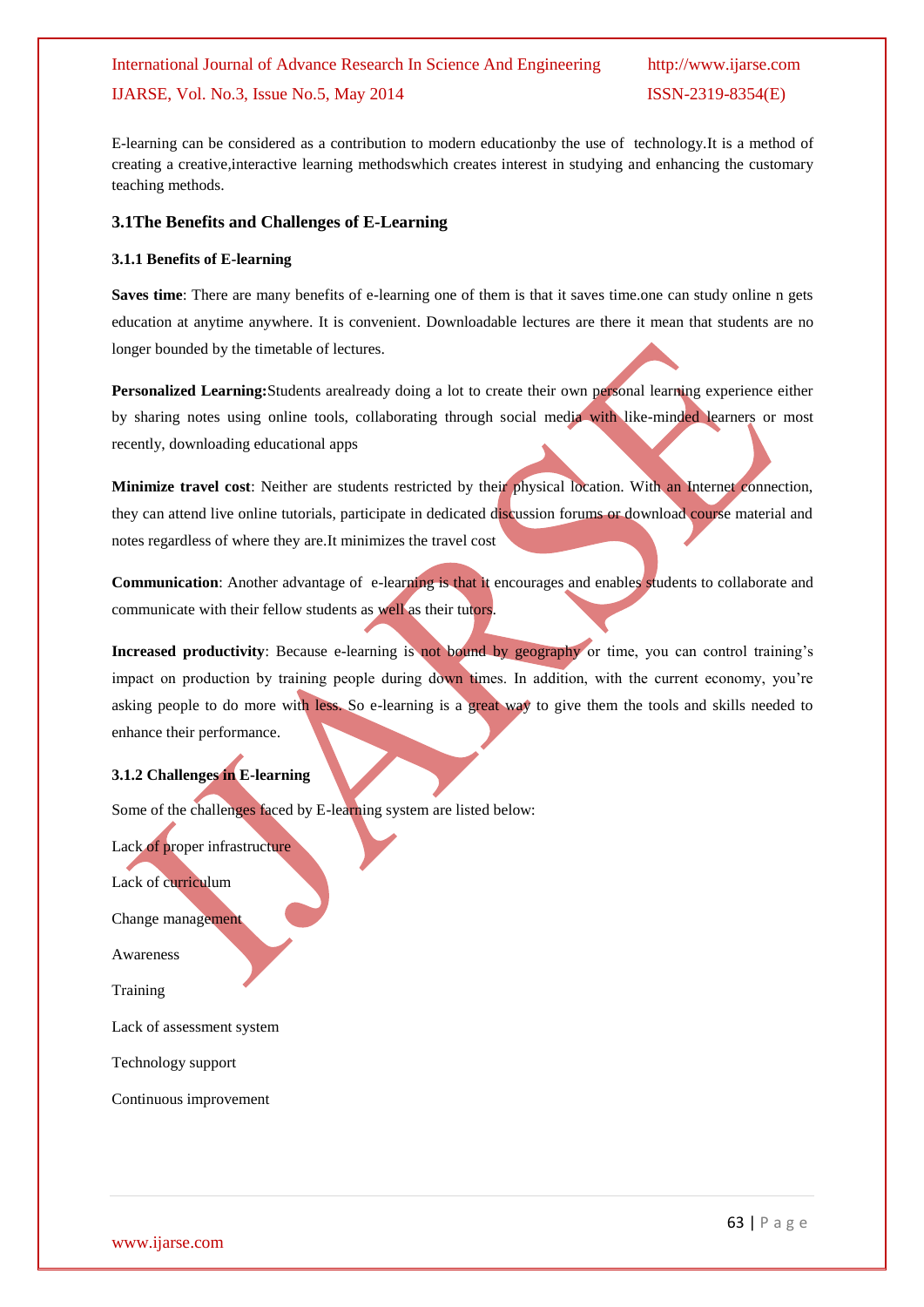#### **IV E-LEARNING BASED ON CLOUD APPROACH**

In above points, we reviewed benefits and challenges of cloud computing in addition, we reviewed the E-Learning concepts and how it has changed the traditional education system over past few years.

E-Learning and cloud computing, both concepts are growing at a very rapid rates.One of the most interesting application of cloud computingis educational cloud. The educational cloud computing canfocus the power of thousands of computers on one problem,allowing researchers search and find models and makediscoveries faster than ever. The universities can also opentheir technology infrastructures to private, public sectors forresearchadvancements.

#### **4.1 E-Learning Challenges Solved by Cloud Approach**

E-Learning's challenges can be solved in this paper with the use of some benefits of cloud computing they are as follows:

#### **4.1.1 Infrastructure**

As mentioned above that lack of infrastructure is the most common challenge of E-Learning programs. Cloud computingtechnology removes this obstacle from several merits. The centralized infrastructure modelreduces the amount of infrastructure work that needs to bedeployed in each and every school which reflects directly on thecost and time needed to build the infrastructure.

#### **4.1.2Digital curricula**

The major challenge in any E-Learning program is curriculum. Impact of cloud in this obstacle of E-Learning can be measured from two aspects. First is to give ease of use to tutors or teachers and for the students to access it from anywhere at any time. Operational cost is the second aspect. By reducing the operational cost, a corporation can redirect the saved money to develop more content.

#### **4.1.3change management**

The changes related to the management are the most challenging in E-Learning. The very first aspect of change is learning and training which give its audience its own custom training that addresses its current job routine.

The second aspect is related to change management is the deployment pace; more people will realize that they need to utilize it in their daily lives when the system is deployed and spread over the organization.

Ease of access is the third aspect. Teachers and educators does not have enough time to play and test the system, this is the main reason why many organization-wide system fails. By providing home access, we can increase the time spend on the system and hence reduce the change resistance in the organization.

#### **4.1.4Training and Awareness**

Training and awareness plays important role to the full launch and can determine the success of the system. Organizations are now capable of building a cost effective training and awareness systems with the help of cloud technology.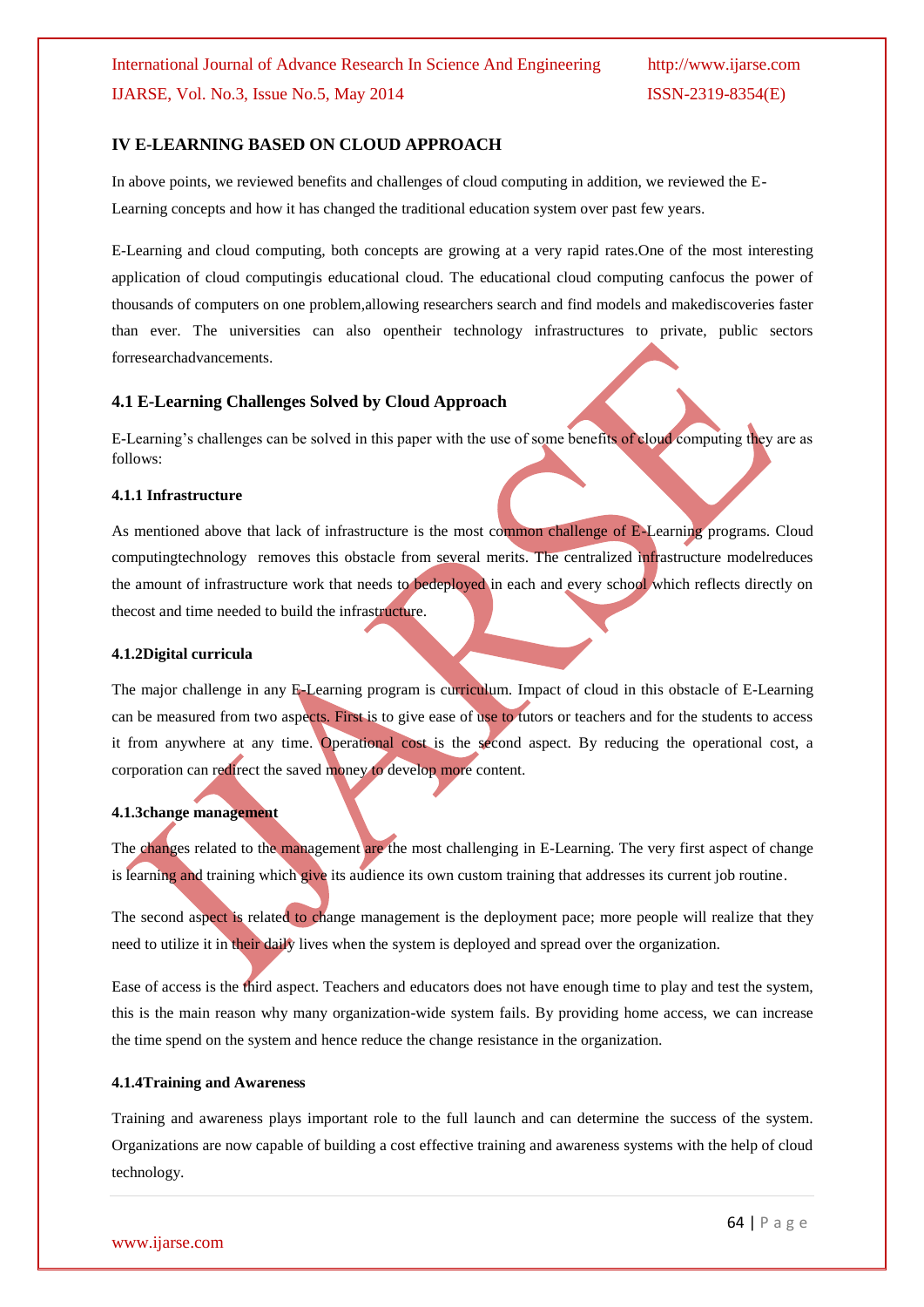#### **4.2 Some Reasons Why Should One Go Cloud**

- 1. It is cost-effective, scalable and provides flexible model that does not tieschools to out-of-date infrastructure orapplication investments.
- 2. For today's and tomorrow's teachers and students it Offers the flexibility to meet the requirements of changing software.
- 3. Updates are easily available and allows software standardization, a shared pool of applications for use school, organisations or district wide, and is easy to maintain through centralizedlicensing and updates.
- 4. Cloud enables fast development anddeployment of complex solutionswithout the need for in-house expertise.
- 5. Cloud computing supports multiple client platforms.

#### **V BENEFITS OF CLOUD BASED ON E-LEARNING**

When e-learning is implemented with cloud technology, many merits comes into consideration they are

- 1. It lowers the cost: users need not to have high end configured computers to run e-learning applications. Through cloud they can run the applications through their mobile phones, PC, tablet PC with internet connection.as the data created is accessed in the cloud, the user need not to spend more money on storage devices for large memory in local machines. And organizations also need to pay for per use, so it's cheaper.
- 2. Improved performance: Due to cloud based e-learning applications, client machines do not create problems on performance when they are working.
- 3. Instant software updates: The software are automatically updated in cloud source. So the users can get the updates instantly.
- 4. Benefits for students: Students get more advantage of e leaning based on cloud as they can enhance their skills by taking online courses, attending online exams, getting feedback from their instructor, and can send their assignments and projects online to their teachers.
- 5. Benefits for teachers: Teachers also gets the privilege of e-Learning based on cloud computing. As they can prepare online tests, deals with their students online, assess the tests, and sends the feedback and communicate with students online.
- 6. Data security: security of data is a very big concern. Cloud computing provides major benefits for security of data of individual and an organization that are using e-learning solutions.

#### **VI CONCLUSION**

In today's educational perspective cloud computing has made an exciting approach. Administrative as well as students can take the privilege of the opportunity to quickly and economically access through web pages ondemand. Due to this the opportunity cost is minimized automatically. In this paper we learned about the elearning based on cloud approach. Brief study of there definition and some benefits and challenges. Cloud based learning will help students, trainers, teachers, institutions also and students from the rural parts or any part of the world can gain knowledge shared by different teachers and professor on any part of the world. Government can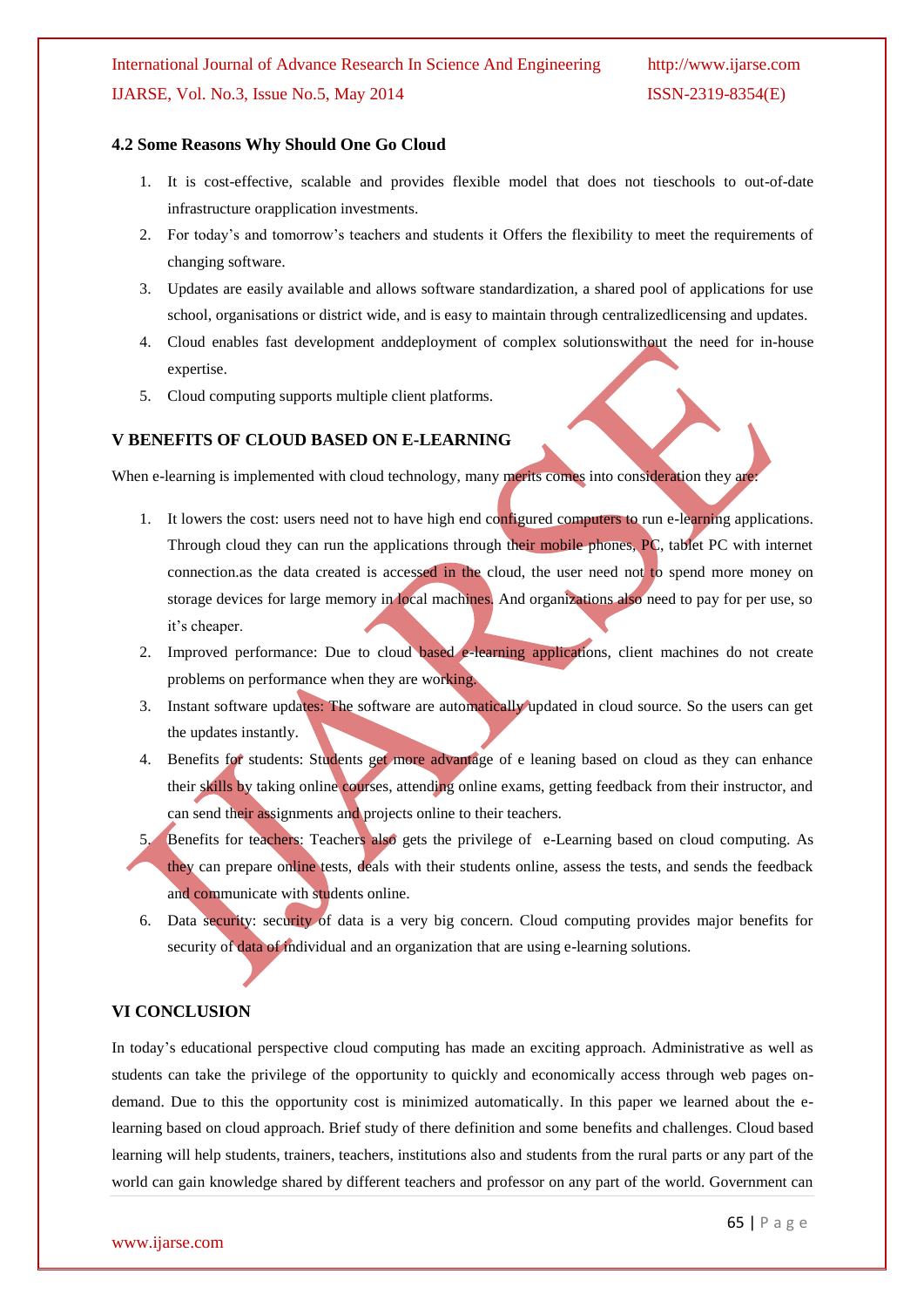also take initiatives to introduce this system in colleges as well as in schools by this students can be creative and it willcreate interest in studying and enhance the traditional teaching methods. E-learning programs can help the organizations in enhancing the traditional methods of e-learning.

### **REFRENCES**

[1] "Using Cloud Computing for E-learning Systems", PAUL POCATILU, FELICIAN ALECU, MARIUS VETRICI, Economic Informatics Department, Academy of Economic Studies PiataRomana, Secot 1, Bucharest, ROMANIA

[2] Vouk, M.A.; "Cloud computing — Issues, research and implementations,"Information Technology Interfaces, 2008. ITI 2008. 30th International Conference on, vol., no., pp.31-40, 23-26 June 200

[3] "An E-learning System Architecture based on Cloud Computing", Md. Anwar Hossain Masud, Xiaodi Huang, World Academy of Science, Engineering and Technology 62 2012

[4] "E-learning based on Cloud Computing", Deepanshu Madan, Scholar's; Computers cience &Engg. Deptt.Dehradun institute of technology Dehradun, Ashish Pant, Assistant Professor; Computer Sc. &Engg dept. Dehradun Institute of Technology Dehradun Suneet Kumar, Assistant Professor; Computer Sc. &Engg dept. Dehradun Institute of technology Dehradun, India, Arjun Arora, Assistant Professor; Computer Sc. &Engg dept. Dehradun Institute of Technology,Dehradun, India.*,* International Journal of Advanced Research in Computer Science and Software Engineering

[5]"Towards an efficient E-learning system based on cloud computing" by E. AljenaaComputer Engineering Department , F.S. Al-Anzi Computer Engineering Department, M. Alshayeji Computer Engineering Department from Kuwait University on April 5-7, 2011

[6] "Cloud Computing Benefits for E-learning Solutions", Paul POCATILU, PhD, Associate Professor, Department of Economic Informatics, Academy of Economic Studies, Bucharest.

[7]"E-Learning on the Cloud ", Mohammed Al-Zoube, PrincessSumaya University for Technology, Jordan.

[8] "Effective use of cloud computing in educational institutions", TuncayErcana, WCES-2010

[9] "APPLIANCE OF CLOUD COMPUTING ON E-LEARNING", Bhruthari G. Pund, Prajakta P. Deshmukh, Prof. Ram Meghe Institute Of Technology, Badnera, Amravati, Maharashtra.

[10] Driscoll M., (2002). "Blended Learning: Let'sget beyond the hype." E-learning, 54: 16-32.

[11] Cloud Computing Issues and Benefits Modern Education, By D.KasiViswanath, S.Kusuma&Saroj Kumar Gupta, Madanapalle Institute of Technology and Science Madanapalle, Chittoor

[12] Peter Westerkamp, ―E-Learning as aWeb Service